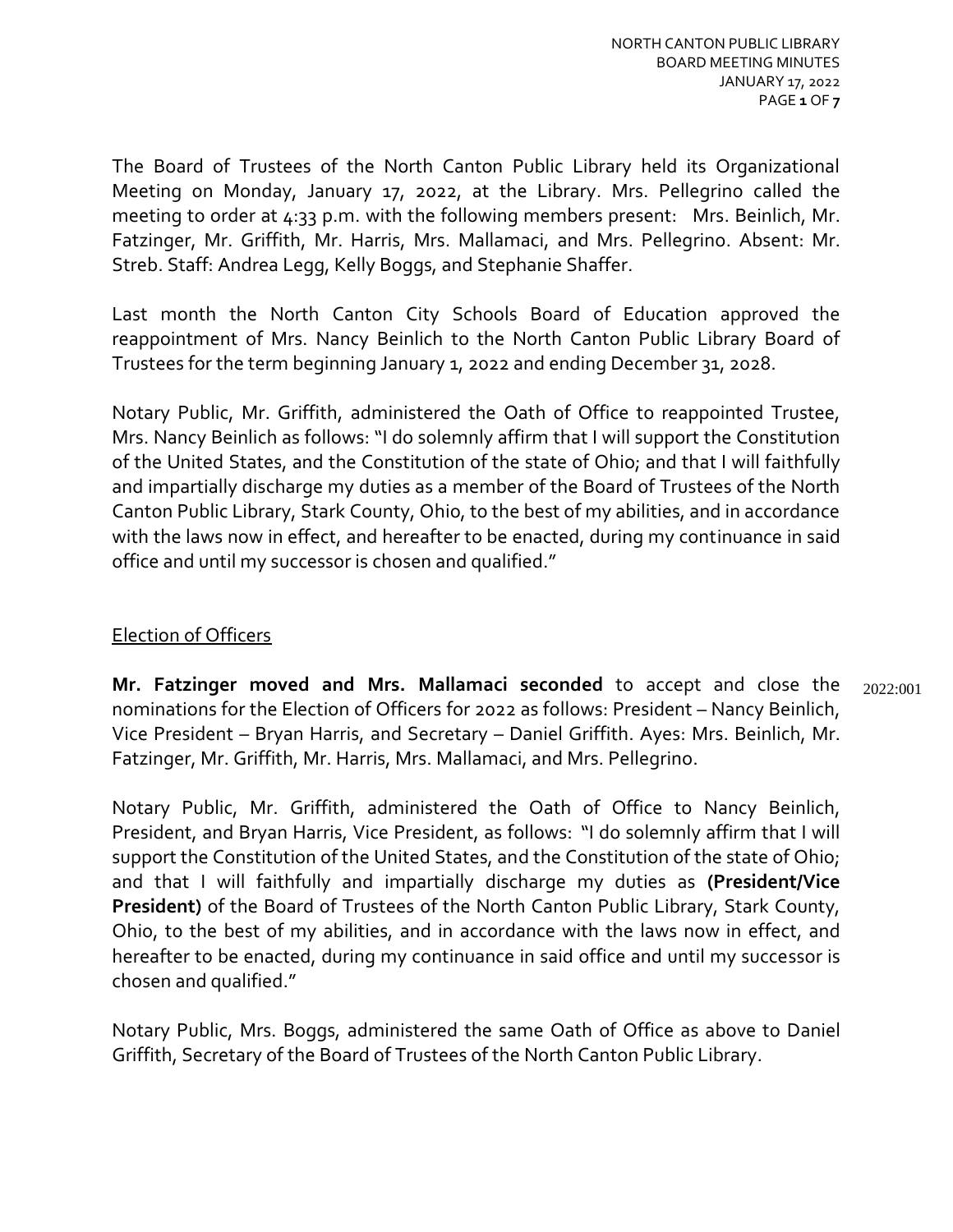#### Fiscal Officer/Deputy Fiscal Officer

**Mr. Griffith moved and Mrs. Mallamaci seconded** to reappoint Kelly J. Boggs as Fiscal Officer for the year 2021 at an annual salary of \$67,073. (Note: rate was approved by the Board in July 2021.) Ayes: Mrs. Beinlich, Mr. Fatzinger, Mr. Griffith, Mr. Harris, Mrs. Mallamaci, and Mrs. Pellegrino. 2022:002

**Mr. Fatzinger moved and Mrs. Pellegrino seconded** to reappoint Stephanie Shaffer as Deputy Fiscal Officer for the year 2021 at an hourly rate of \$17.14. (Note: rate was approved by the Board in July 2021.) Ayes: Mrs. Beinlich, Mr. Fatzinger, Mr. Griffith, Mr. Harris, Mrs. Mallamaci, and Mrs. Pellegrino. 2022:003

**Mrs. Mallamaci moved and Mr. Fatzinger seconded** to set both the fiscal officer's bond and the deputy fiscal officer's bond at \$100,000. Ayes: Mrs. Beinlich, Mr. Fatzinger, Mr. Griffith, Mr. Harris, Mrs. Mallamaci, and Mrs. Pellegrino. 2022:004

Notary Public, Mr. Griffith, administered the Oath of Office to Kelly Boggs and Stephanie Shaffer as follows: "I do solemnly affirm that I will support the Constitution of the United States, and the Constitution of the state of Ohio; and that I will faithfully and impartially discharge my duties as (**Fiscal Officer/Deputy Fiscal Officer**) of the Board of Trustees of the North Canton Public Library, Stark County, Ohio, to the best of my abilities, and in accordance with the laws now in effect, and hereafter to be enacted, during my continuance in said office and until my successor is chosen and qualified."

#### Board Meeting Dates

**Mrs. Mallamaci moved and Mr. Fatzinger seconded** to set the time and date of Board of Trustees regular meetings for the third Monday of each month at 4:30 p.m., with no meeting to be held in February. Ayes: Mrs. Beinlich, Mr. Fatzinger, Mr. Griffith, Mr. Harris, Mrs. Mallamaci, and Mrs. Pellegrino. 2022:005

The 2022 meeting dates are as follows: January 17, March 21, April 18, May 16, June 20, July 18, August 15, September 19, October 17, November 21, and December 19.

#### Committee assignments

The Board members agreed to the following Committee assignments for 2022:

Art: Mrs. Mallamaci\*, Mrs. Pellegrino Budget & Finance: Mr. Griffith\*, Mrs. Pellegrino, Mr. Fatzinger Building: Mr. Harris\*, Mr. Streb, Mrs. Mallamaci, Mr. Fatzinger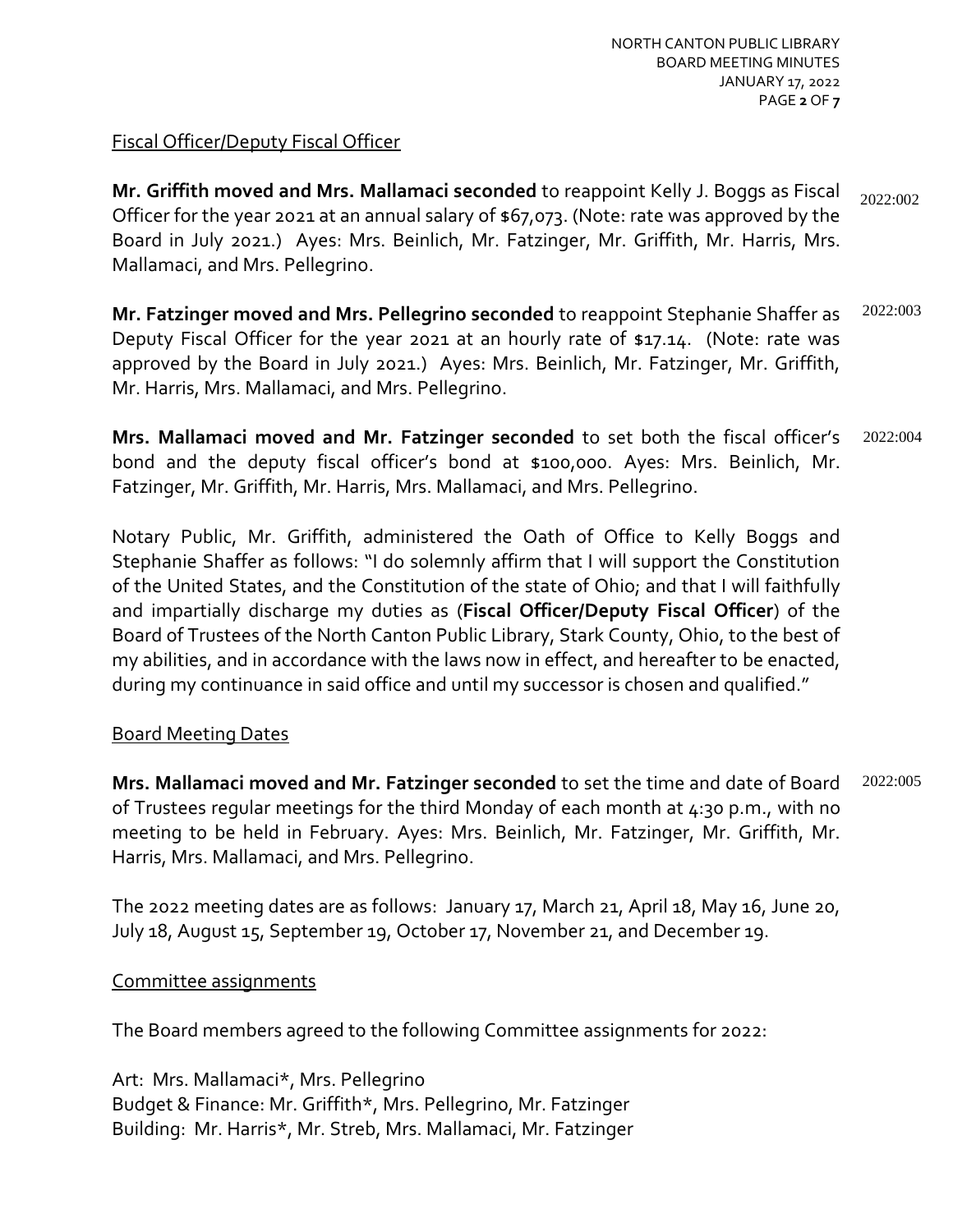Negotiating: Mr. Streb\*, Mr. Griffith Nominating: Mr. Fatzinger\*, Mrs. Pellegrino, Mrs. Mallamaci Personnel: Mrs. Pellegrino\*, Mr. Griffith, Mr. Fatzinger Records Retention: All Board members and Fiscal Officer Strategic Planning: Mr. Harris\*, Mrs. Pellegrino, Mr. Griffith, Mr. Streb

\* indicates chairperson Board President is Ex-officio of all standing committees.

#### Holiday Closings, Winter 2022-2023

**Mrs. Pellegrino moved and Mrs. Mallamaci seconded** to close the library on Monday, December 26, 2022 in observance of Christmas Day and on Monday, January 2, 2023 in observance of New Year's Day. Ayes: Mrs. Beinlich, Mr. Fatzinger, Mr. Griffith, Mr. Harris, Mrs. Mallamaci, and Mrs. Pellegrino. 2022:006

# Adjournment of Organizational Meeting

**Mr. Griffith moved and Mrs. Pellegrino seconded** to adjourn the 2022 Organizational 2022:007 Meeting at 4:47 p.m. Ayes: Mrs. Beinlich, Mr. Fatzinger, Mr. Griffith, Mr. Harris, Mrs. Mallamaci, and Mrs. Pellegrino.

The Board of Trustees of the North Canton Public Library held a Regular Meeting on Monday, January 17, 2022, at the Library immediately following the Organizational Meeting. Mrs. Pellegrino called the meeting to order at 4:48 p.m. with the following members present: Mrs. Beinlich, Mr. Fatzinger, Mr. Griffith, Mr. Harris, Mrs. Mallamaci, and Mrs. Pellegrino. Absent: Mr. Streb. Staff: Andrea Legg, Kelly Boggs, and Stephanie Shaffer.

Mrs. Pellegrino asked if there were any changes to the meeting agenda as presented. There were none.

**Mr. Fatzinger moved and Mrs. Pellegrino seconded** to approve the agenda as presented. Ayes: Mrs. Beinlich, Mr. Fatzinger, Mr. Griffith, Mr. Harris, Mrs. Mallamaci, and Mrs. Pellegrino. 2022:008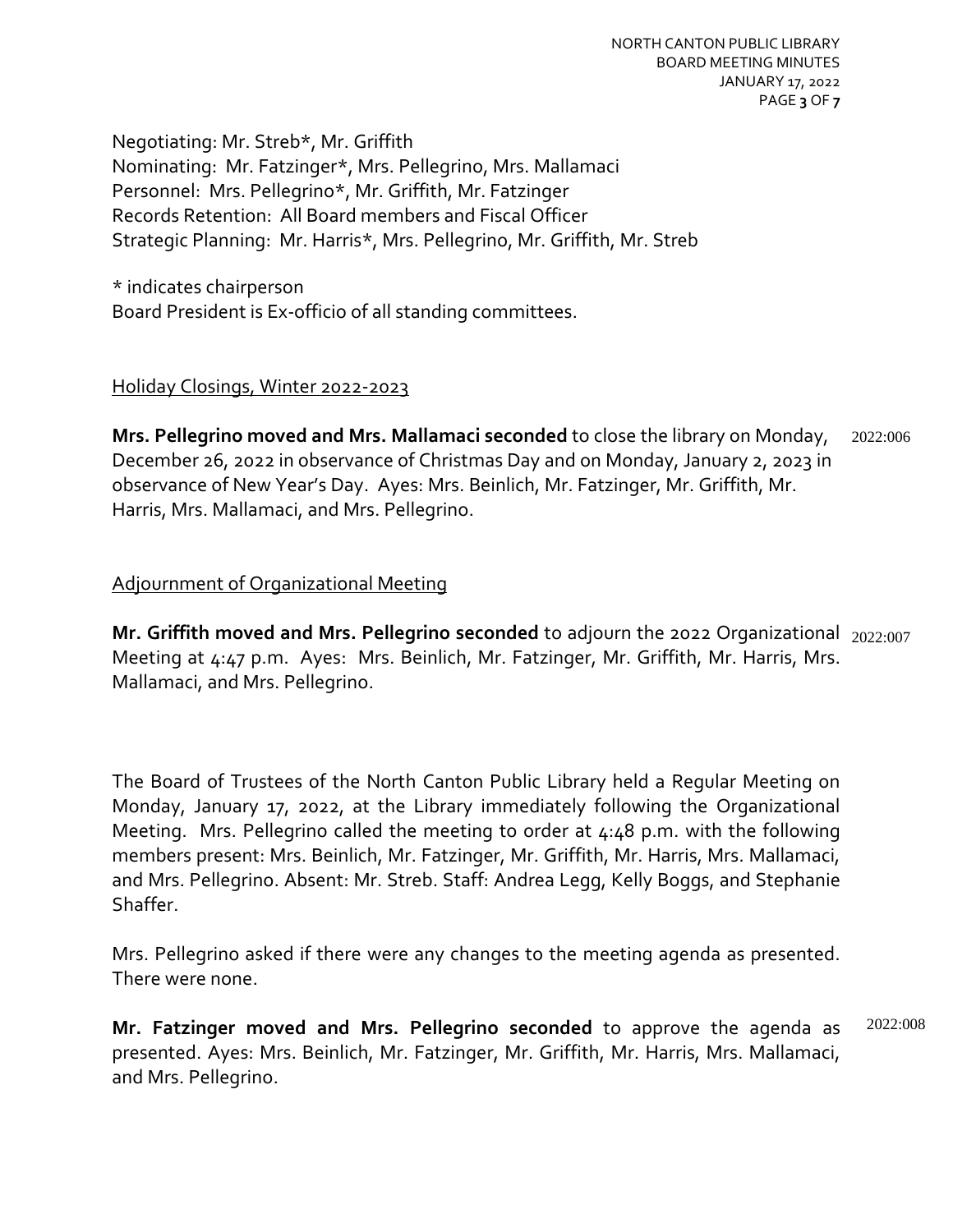Mrs. Pellegrino asked if there were any corrections to the minutes presented from the December 20, 2021 regular meeting and the December 23, 2021 special meeting. There were none.

**Mrs. Mallamaci moved and Mrs. Pellegrino second** to approve the minutes of the December 20, 2021 regular meeting and the December 23, 2021 special meeting. Ayes: Mrs. Beinlich, Mr. Fatzinger, Mr. Griffith, Mr. Harris, Mrs. Mallamaci, and Mrs. Pellegrino. 2022:009

## **Report of the Fiscal Officer:**

Mrs. Boggs reviewed the financial reports for December 2021 (copies attached), along with her Fiscal Officer's report (attached). The cash balance in all funds at the end of December was 3,070,490. The revenues for all funds were \$146,191 for December, with total 2021 revenues of \$2,715,198. The expenditures from all funds were \$300,815 for December, with total 2021 spending of \$2,015,366. Status reports, a list of payments, the investment report, and the Public Library Fund (PLF) reports were presented and accepted by the Board to be filed for audit (all copies attached). The unaudited Annual Financial Report for the year ended December 31, 2021 was presented. (Copy attached.)

GIFTS - Mrs. Boggs reported the following gifts were received during the month of December 2021.

Memorial & Gift Fund:

- In memory of Maggie Robb:
	- o Jane Halbedel \$20
	- o Paul and Nancy Beinlich \$2,500
- Laura Williams donated \$100 in memory of Walter Watkins
- The W. Henry Hoover Fund donated \$5,000

**Mr. Fatzinger moved and Mrs. Mallamaci second** to accept the gifts listed above with much appreciation. Ayes: Mrs. Beinlich, Mr. Fatzinger, Mr. Griffith, Mr. Harris, Mrs. Mallamaci, and Mrs. Pellegrino. 2022:010

#### **Report of the Director:**

Mrs. Legg reported on the following:

- Statistics for December 2021 along with her Director's report (attached).
- The library's purchase of Pixel Pegs® for the Children's Department as a special tribute to Margaret Robb.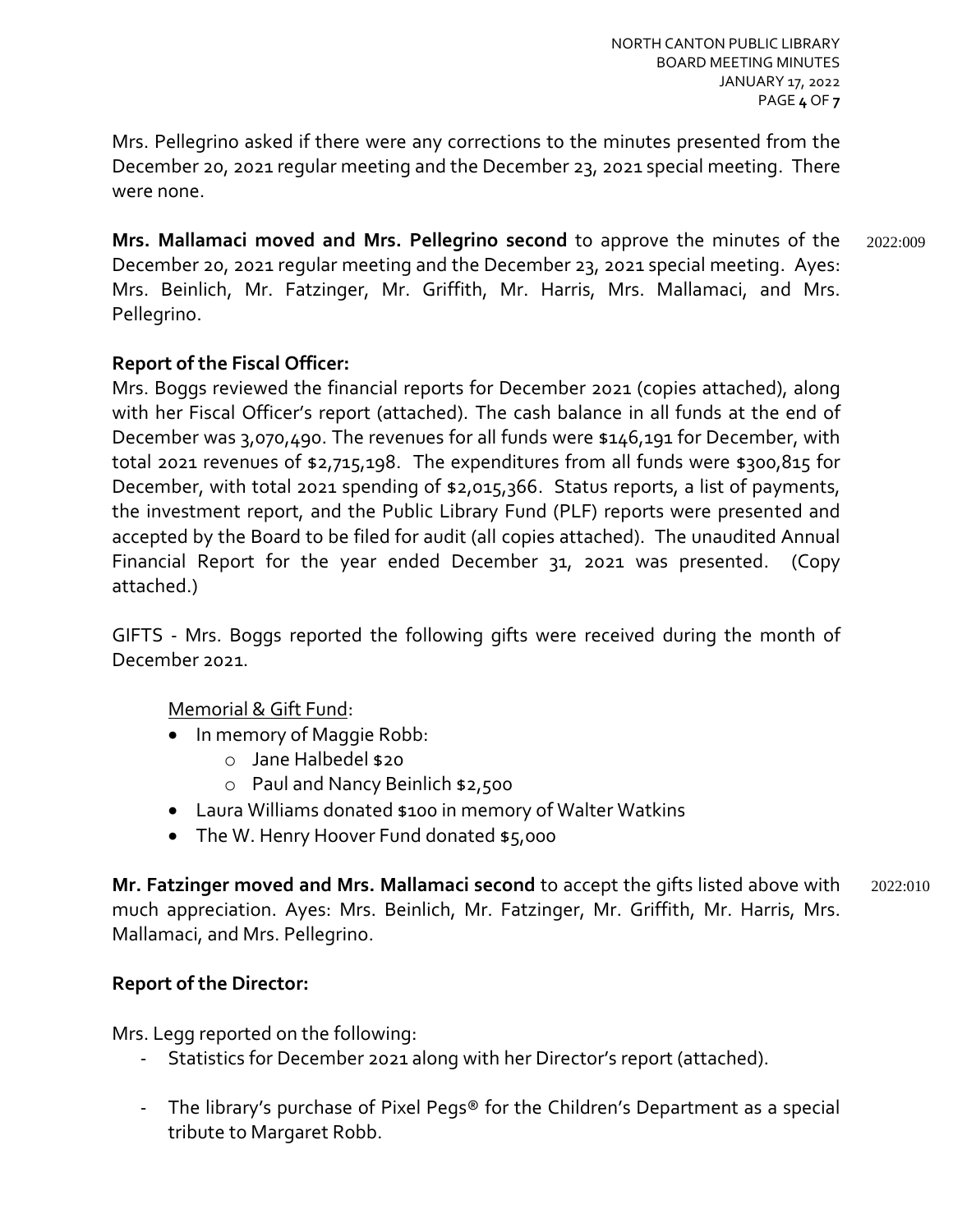- The library's website and phone greeting have been updated to advise that no COVID-19 test kits are available at this time. However, patrons can be made aware of the Federal government's free at-home tests available via usps.

## **Committee Reports:**

## Art:

The upcoming shows will be "Art from the Classroom" with the following schedule:

- January 27 through February 6, 2022 will be art from Primary and Preschool opening on January 27 from 5:00 p.m. to 7:00 p.m.
- February 10 through February 20, 2022 will be Intermediate opening onFebruary 10 from 5:00 p.m. to 7:00 p.m.
- February 24 through March 6, 2022 will be Middle opening on February 24 from 5:30 p.m. to 7:00 p.m.
- March 10 through March 27, 2022 will be High opening on March 10 from 5:30 p.m. to 7:00 p.m.

## Building: none

## Budget & Finance: none

## Personnel:

**Mrs. Pellegrino moved and Mr. Griffith seconded** to accept the following personnel changes: 2022:011

- hire Megan Stokey as a variable part-time Page, effective January 4, 2022, at an hourly rate of \$9.30.
- accept the resignation of Haley Caruso, Librarian, effective February 7, 2022

Ayes: Mrs. Beinlich, Mr. Fatzinger, Mr. Griffith, Mr. Harris, Mrs. Mallamaci, and Mrs. Pellegrino.

## Strategic Planning:

Mrs. Legg presented a draft of the community survey questions. The Board suggested these changes: 1) Add a question about the teen area, and/or rate children, teen and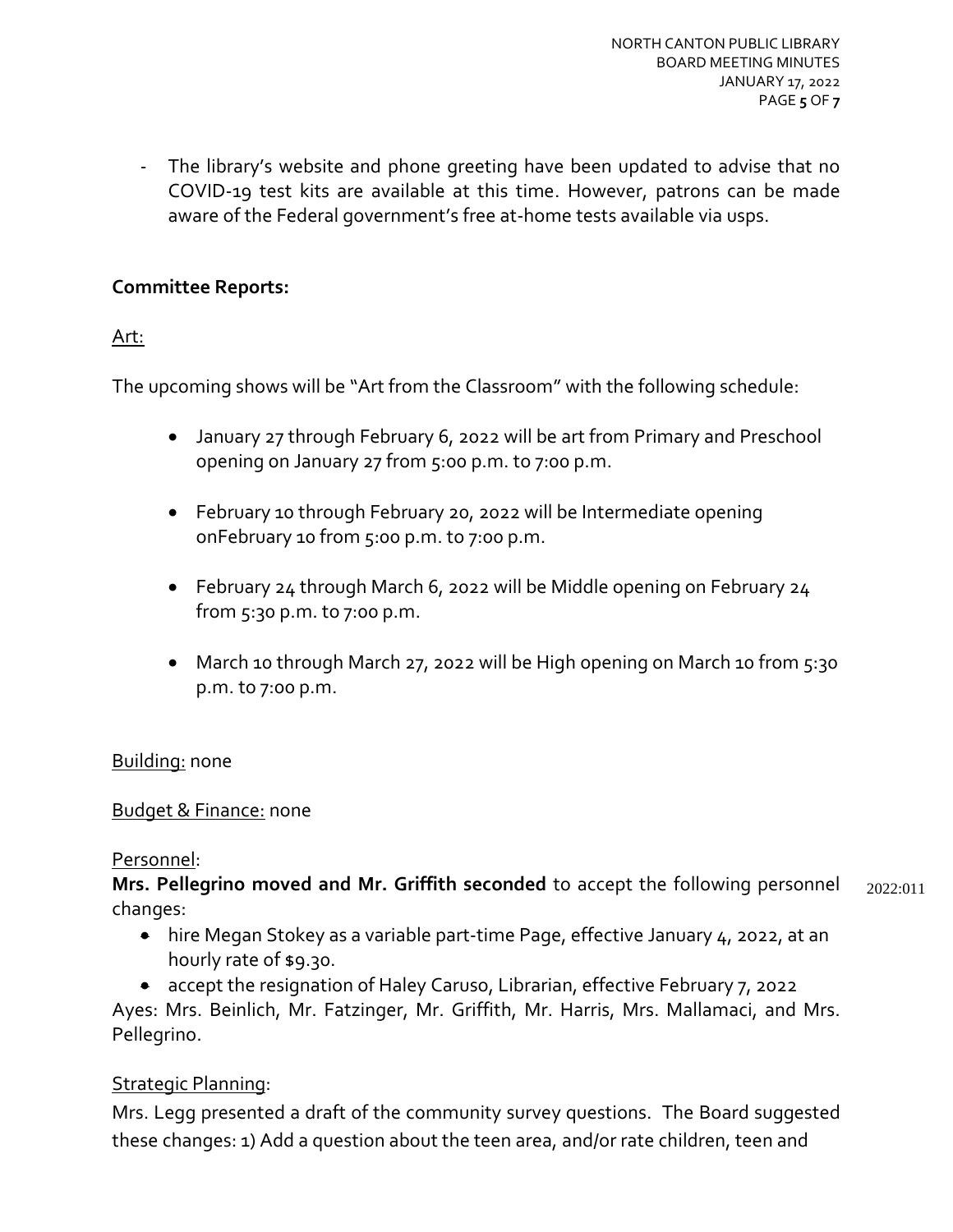adult areas. 2) Add the verbiage "Did you know you can" especially for digital download options. 3) Focus awareness on what the library does provide. 4) Add the gift certificate drawing at the beginning. The updated version will be emailed to the Board for review before it is sent to NEO.

Nominating: none

Negotiating: none

Records Retention: The next scheduled Records Retention meeting will be March 21, 2022 at 4:30 p.m.

Communications: none

Old Business: none

New Business: none

Staff Presentation: none

Public Presentation**:** none

#### **Next Meeting:**

The next regular meeting of the North Canton Public Library Board of Trustees is scheduled to be Monday, March 21, 2022 immediately following the Records Retention Committee meeting that commences at 4:30 p.m.